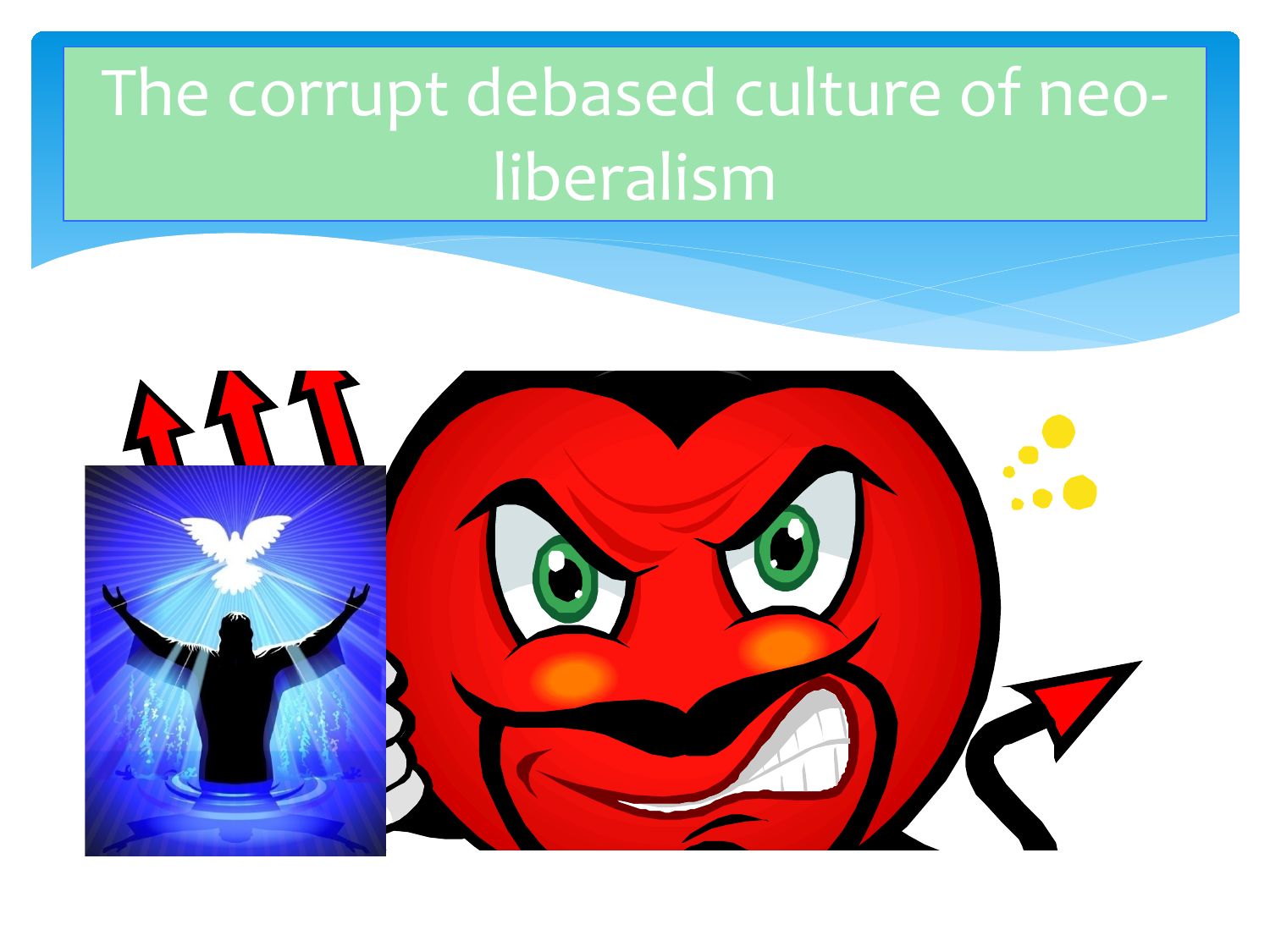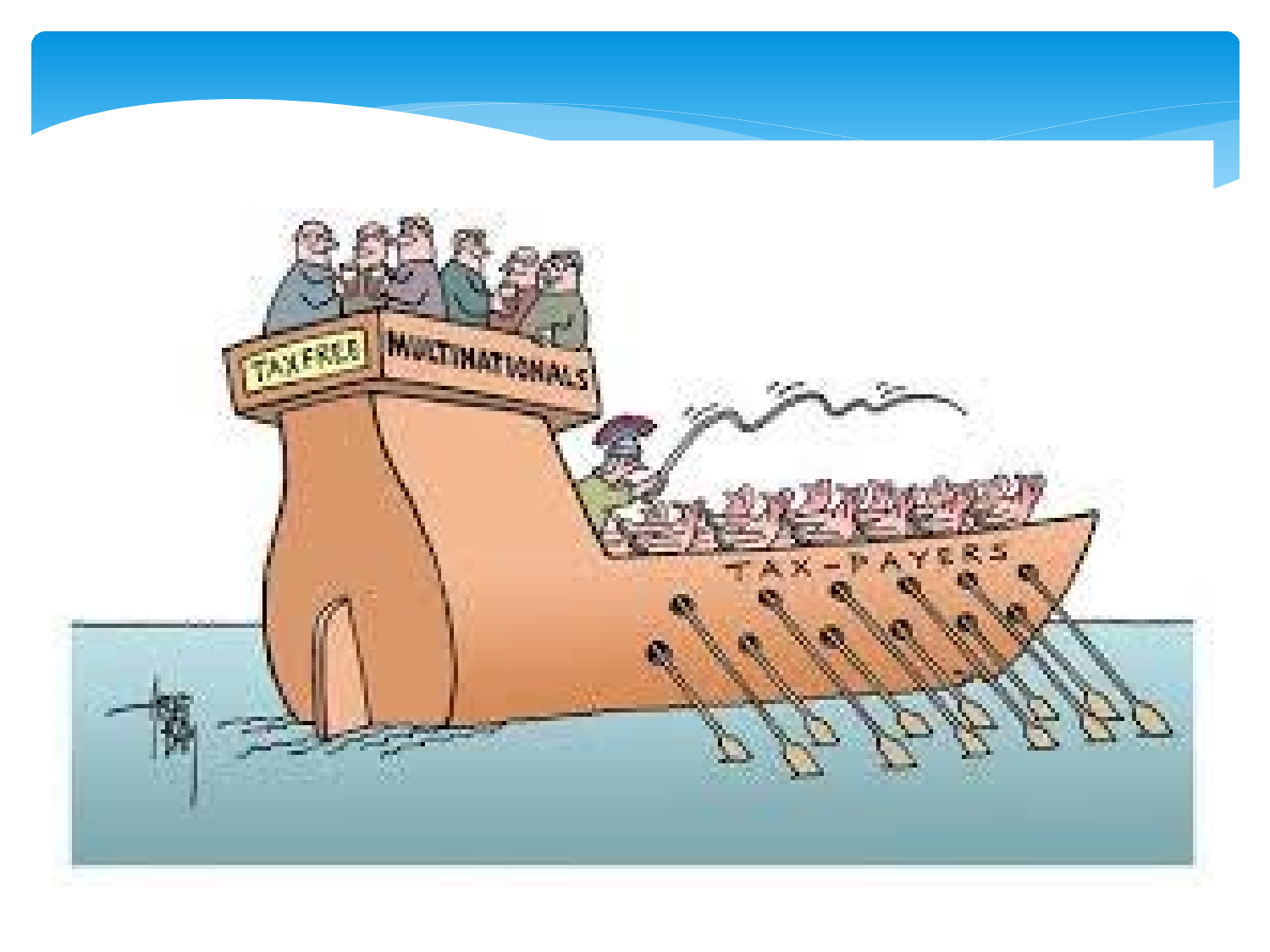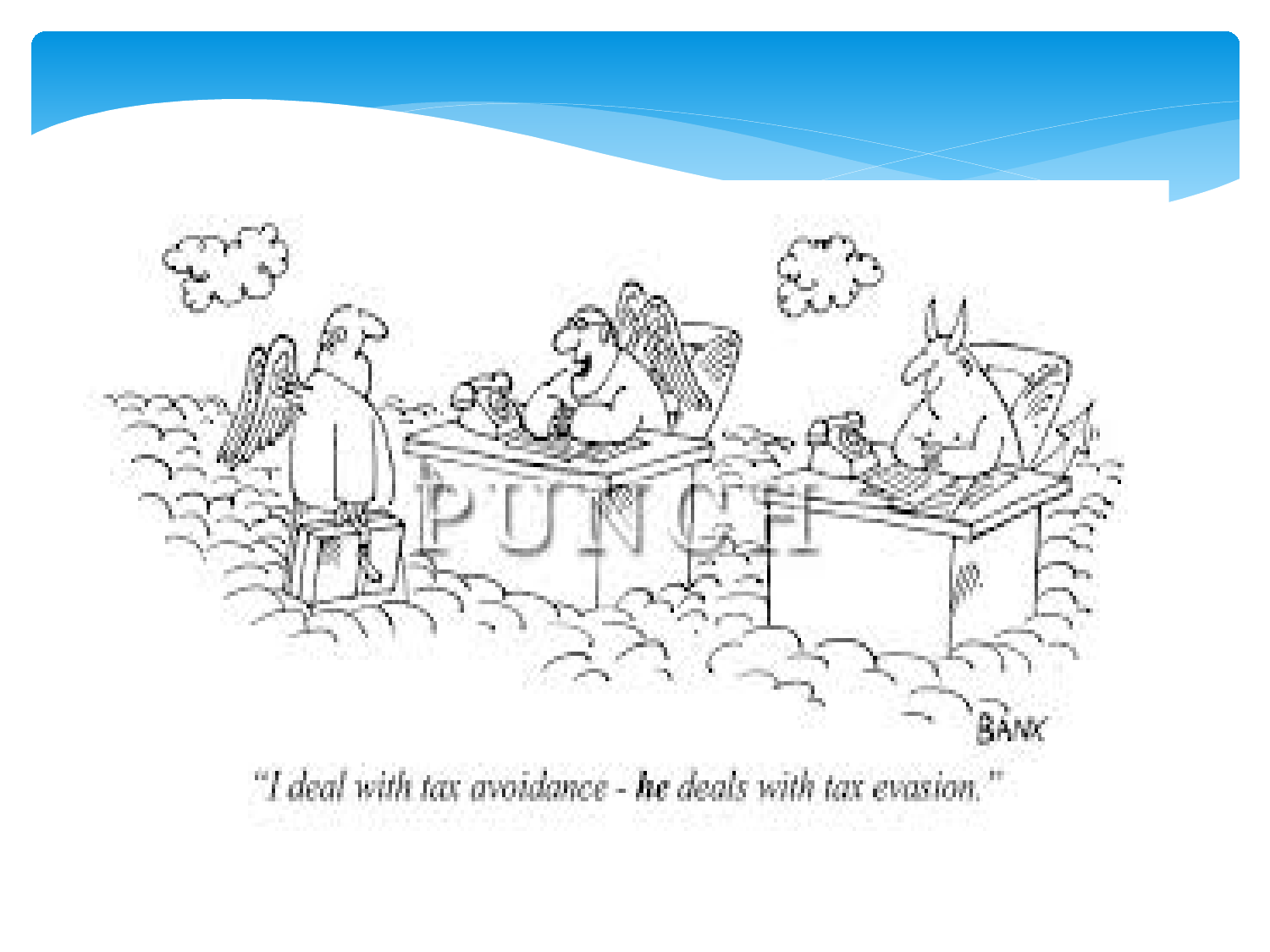## Individualism, Neo-Liberalism and Aggressive Capitalism

- ∗ Pogge: Humans will shape their thinking to suit their interests
- ∗ therefore powerful persons 'can do it
- ∗ While 'The Weak Suffer What They Must' (Varoufakis)
- ∗ (Pope) 'Unbridled Capitalism is the devil's dung' 2015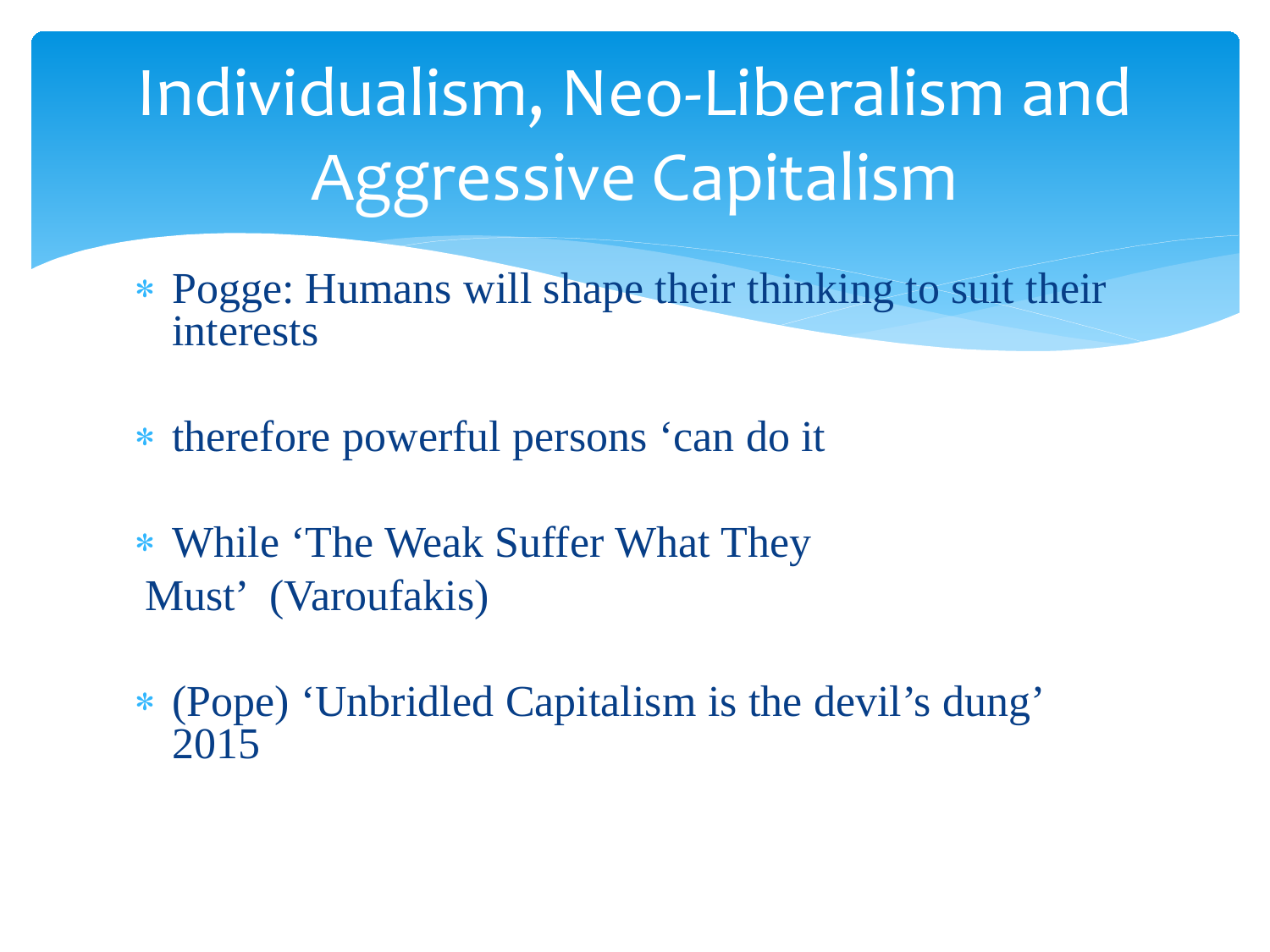### Neo-Liberalism

- ∗ Predicated on selfishness;
- ∗ Competition between individuals
- ∗ Consumerism
- ∗ Bad for the rich, status symbols; insecurity; mental health issues
- ∗ Wrecking the planet
- ∗ Tax havens are an outgrowth of the Neoliberal economic paradigm
- ∗ Inequality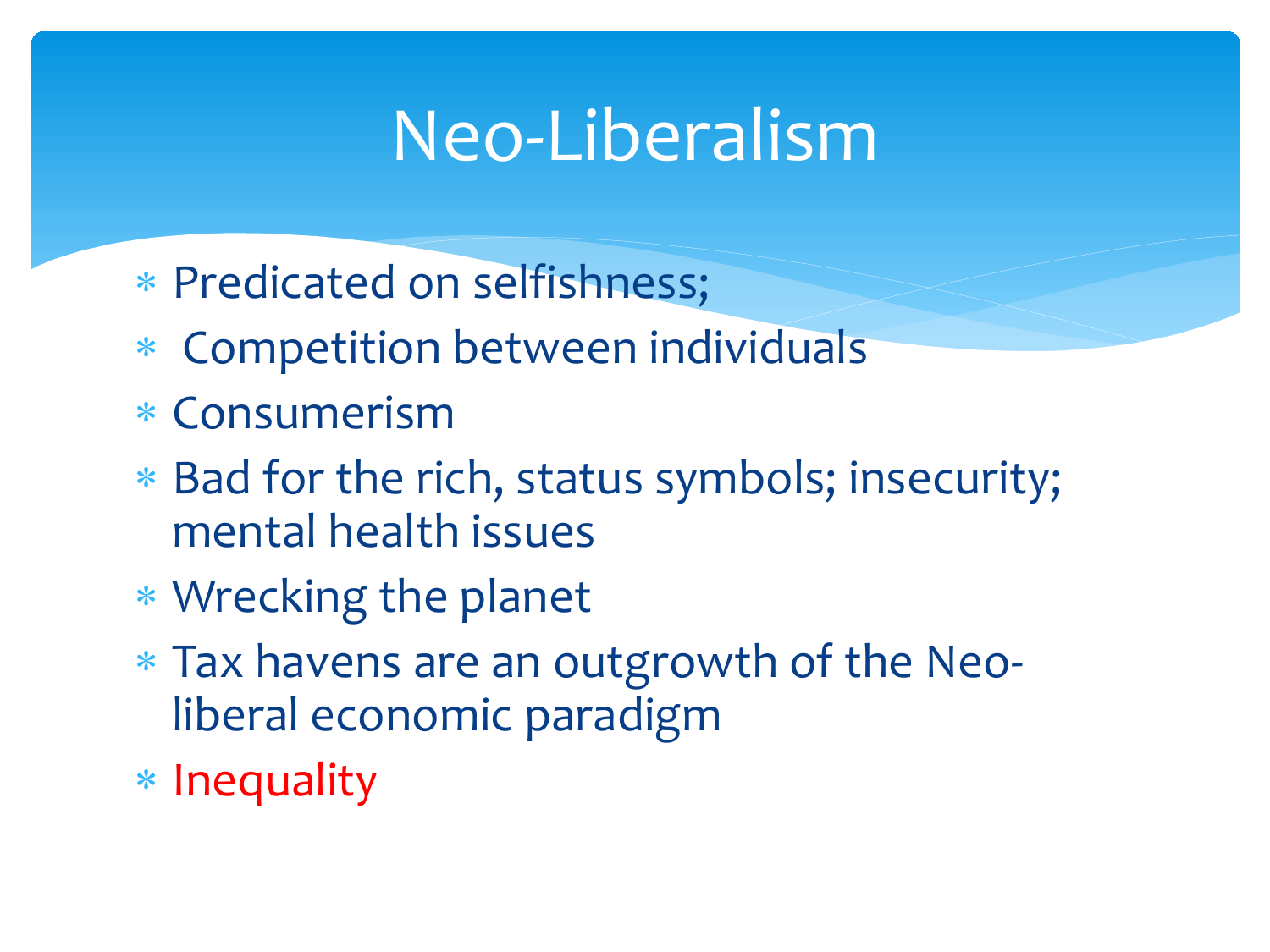# Corrupting spiritual principles: How?

- ∗ Franciscan thinking; wealth and power were evil
- ∗ 'submitted wholly to God by giving up all of their worldly goods'
- ∗ Vow of poverty including
- ∗ 'property will' they didn't own their mind or body
- ∗ (Michael Freeman, Human Rights and Capitalism, Elgar 2007).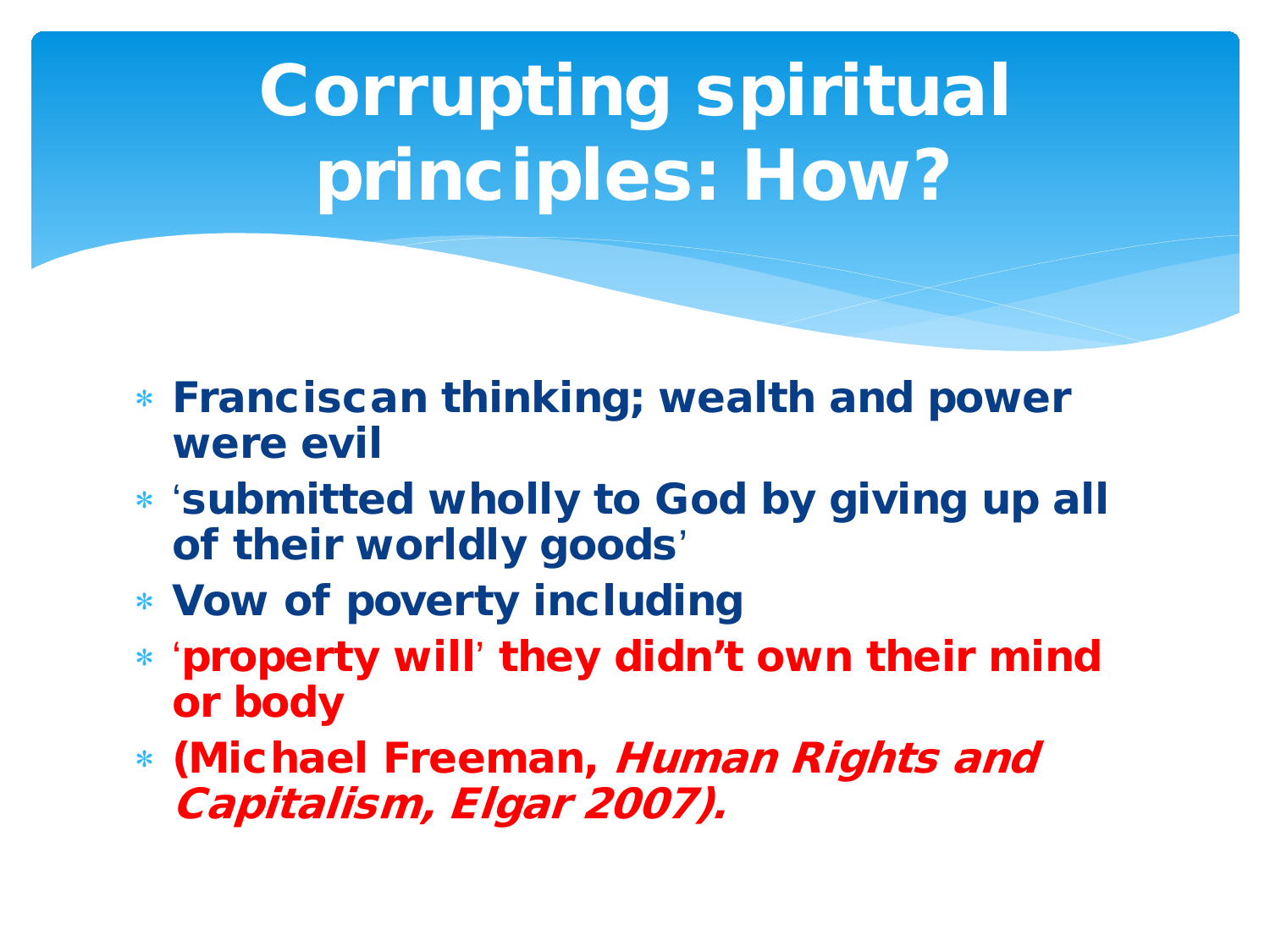# Sliding into possessions

- ∗ Papacy: didn't like this, argued that everyone needed food and water, therefore the Franciscans' doctrine was flawed
- ∗ If water and food: what else
- ∗ Good possessions v bad possessions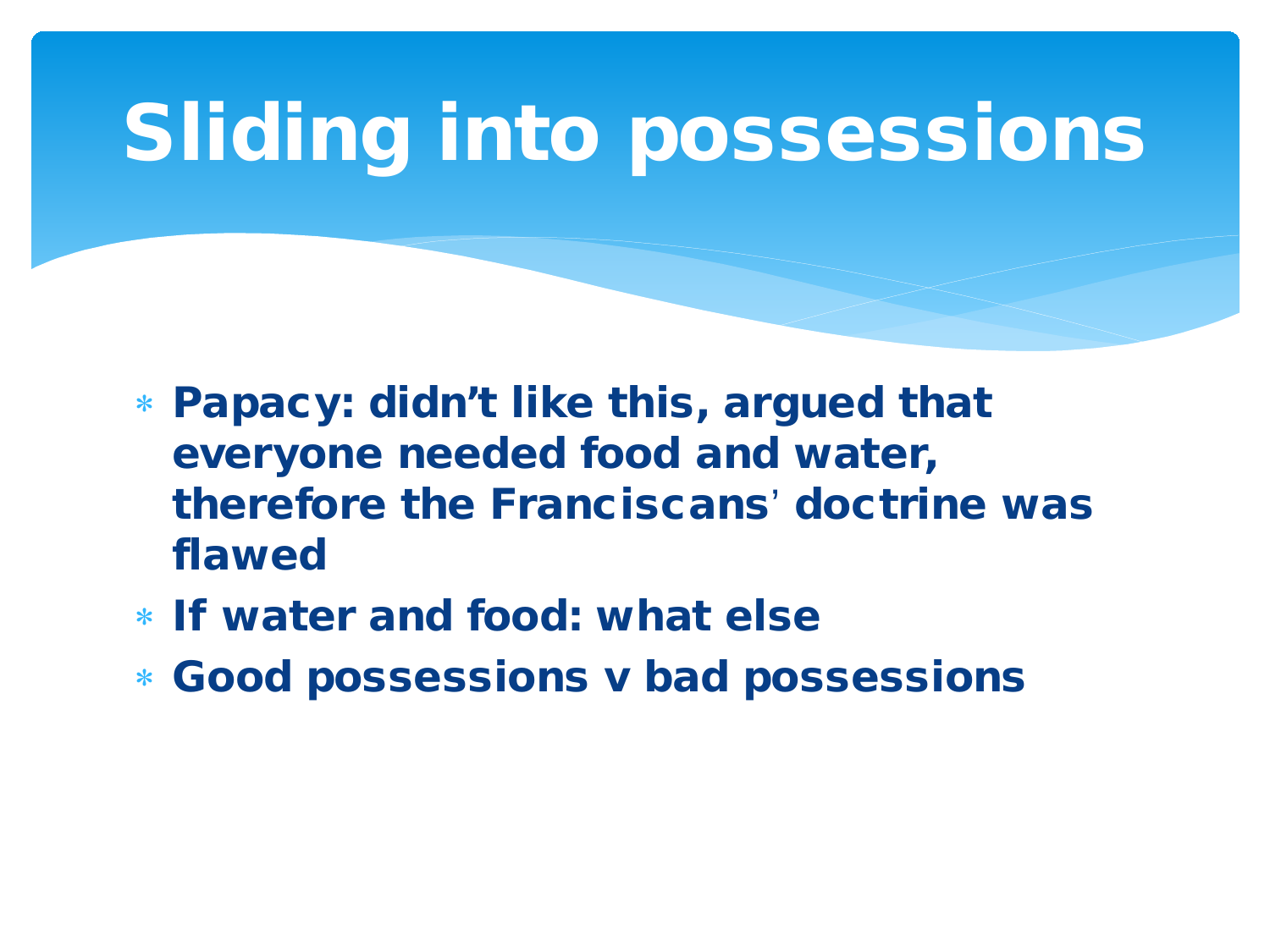Individualism v Human Rights: uneasy relationship

- ∗ What about will of individuals?
- ∗ A) is free will a possession? (autonomy and individualism and Human Rights)
- ∗ If there are Good possessions: how much is allowed? (consumer societies)
- ∗ Extreme individualism (N. MacLean, Democracy in Chains, Scribe: populism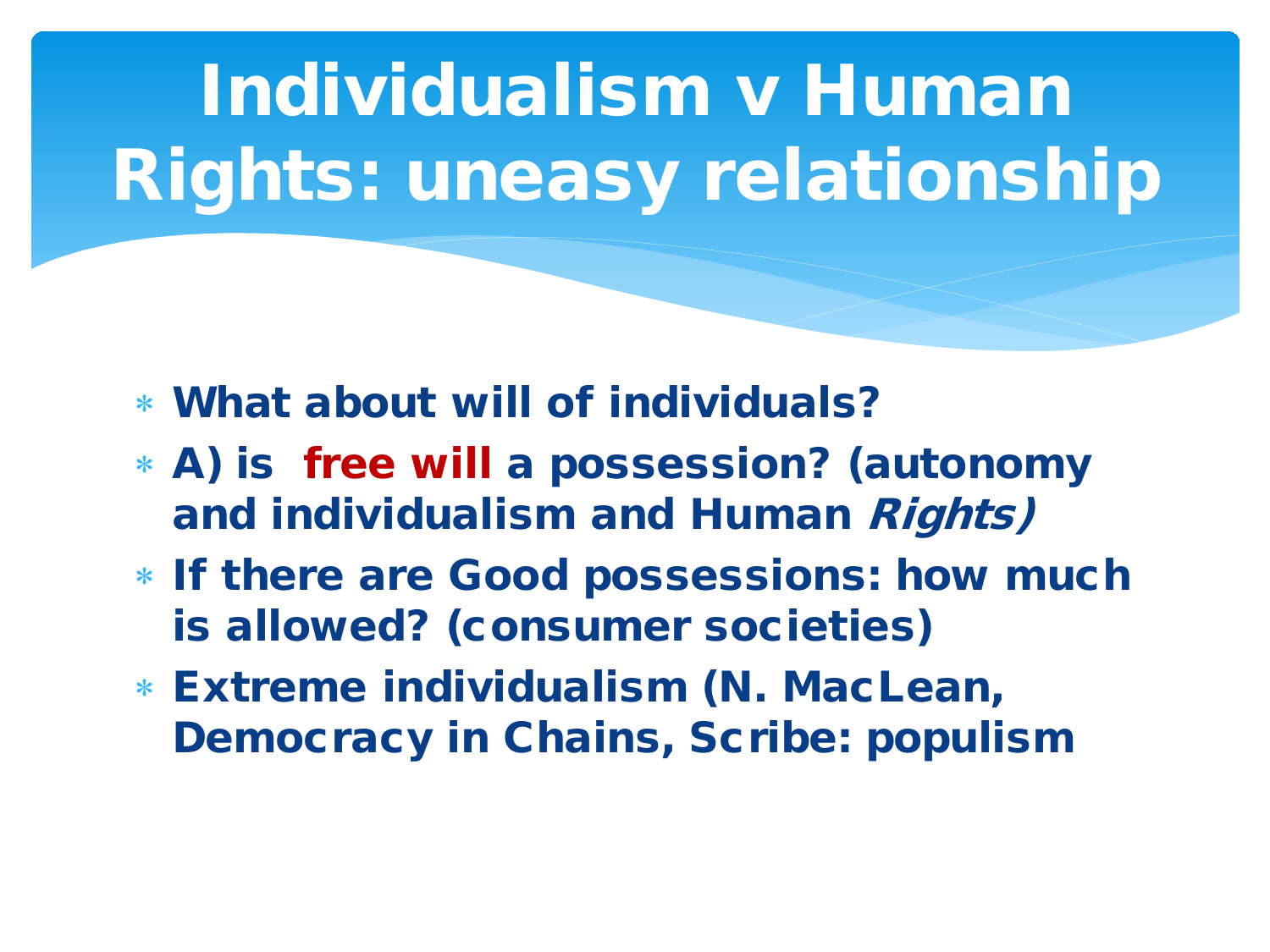## The age of Enlightenment?

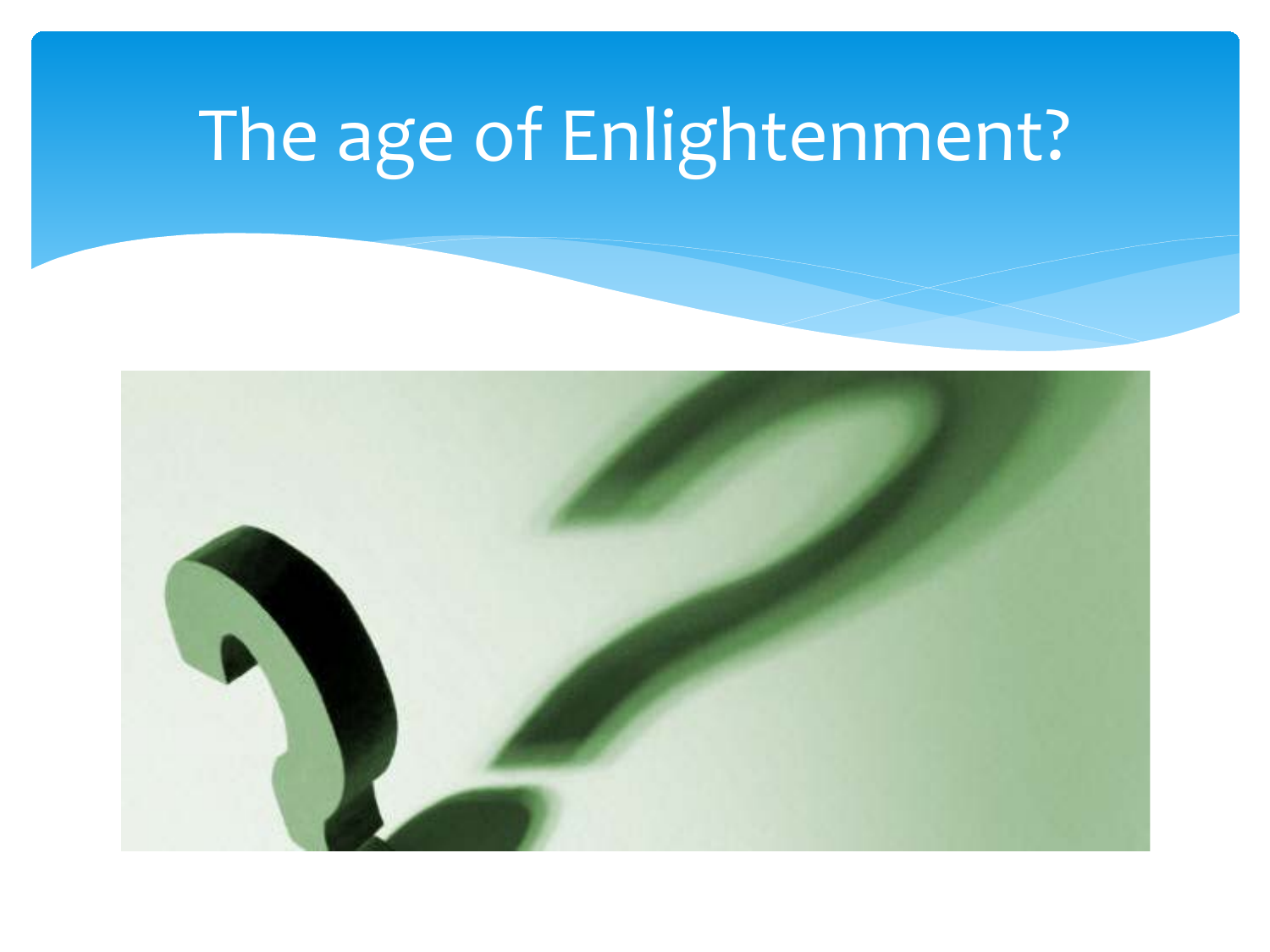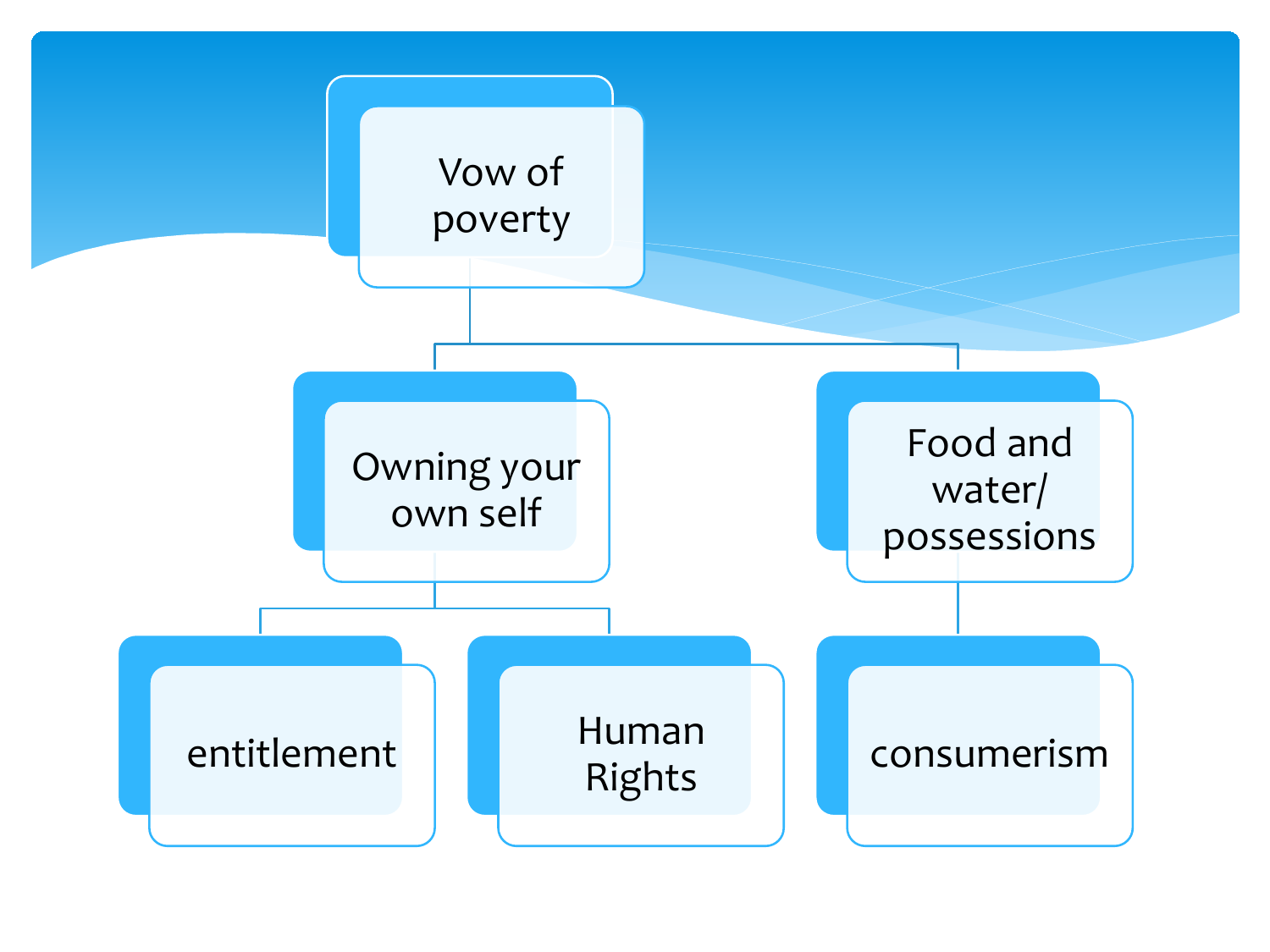#### HR: framework; States v individuals

- ∗ Add communities; other stakeholders
- ∗ Corporate governance; Community Interest Companies; Benefit Corporations; Co-ops
- ∗ Enterprise law; Whole company groups can be sued in any jurisdiction
- ∗ Limiting the power of MNEs (see Albanian Company Law)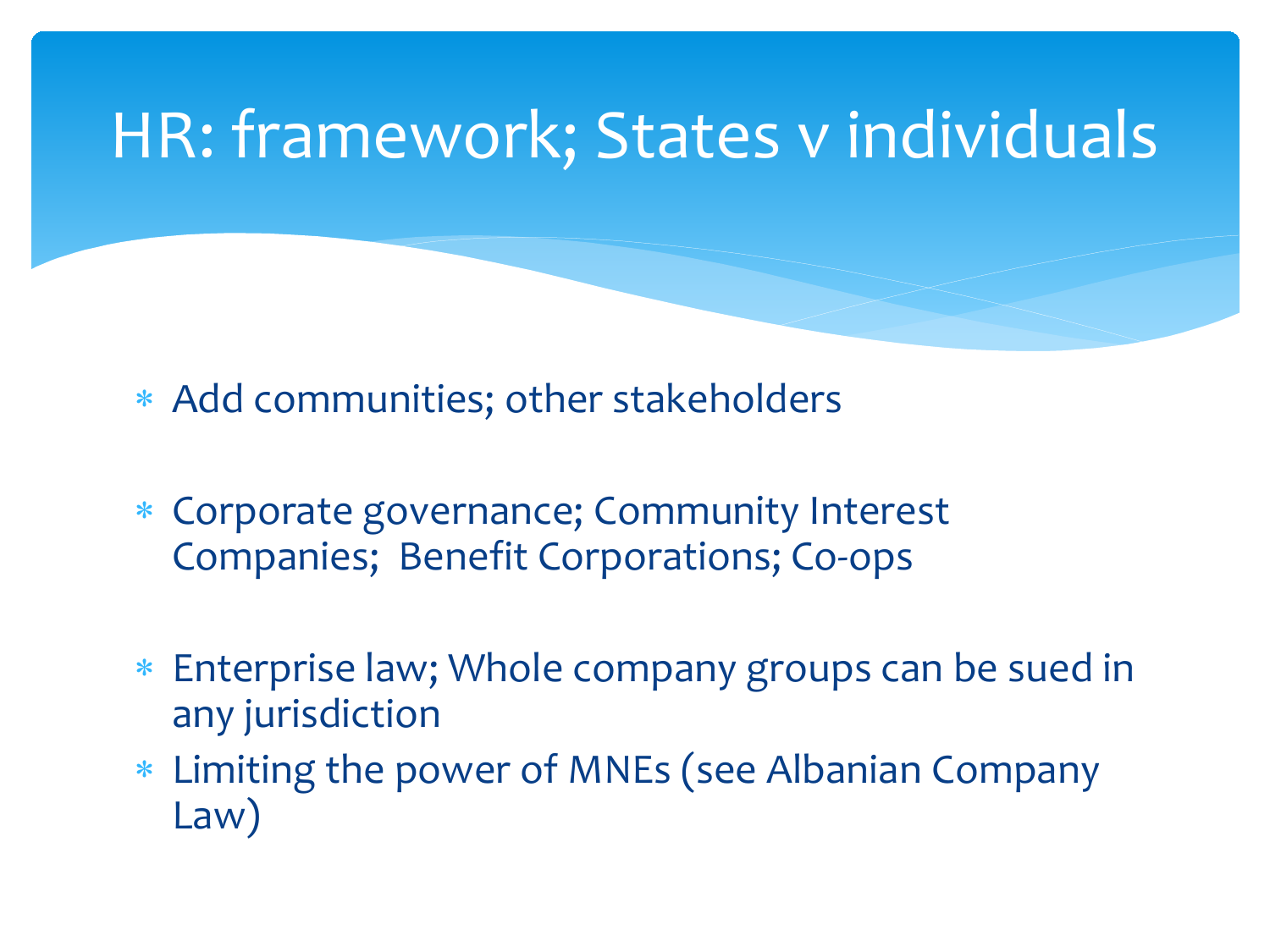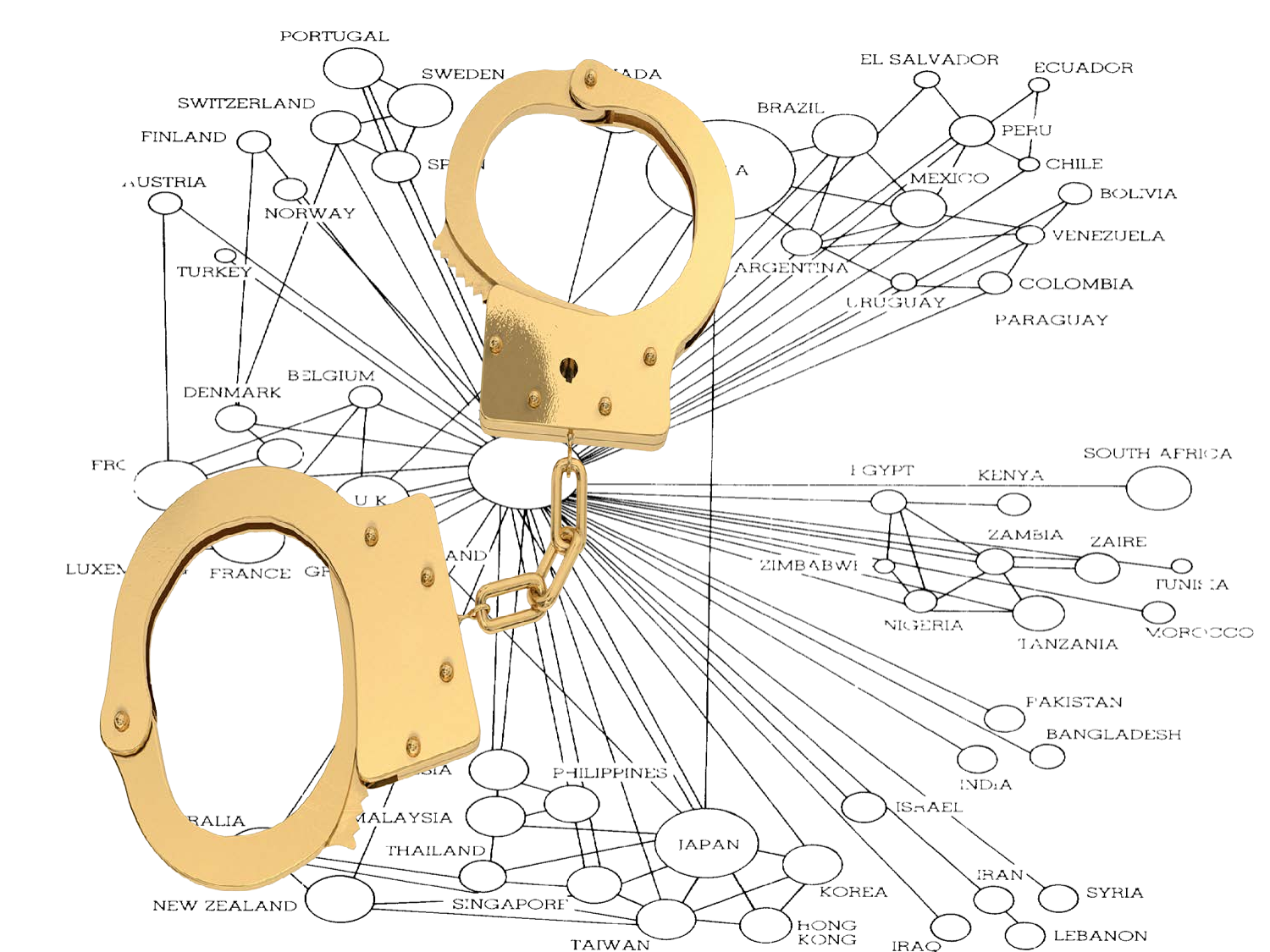### Exceptions:

- ∗ Un Declaration on the Rights of Indigenous Peoples 2007
- ∗ "indigenous peoples' rights are by definition collective rights"
- ∗ "The international community clearly affirms that indigenous peoples require recognition of their rights as people to enable them to enjoy human rights"
- ∗ OECD; [https://www.oecdwatch.org/cases/cases/all](https://www.oecdwatch.org/cases/cases/all-cases/casesearchview)[cases/casesearchview](https://www.oecdwatch.org/cases/cases/all-cases/casesearchview)
- **Property; resources; oil and gas; North Dakota Pipeline**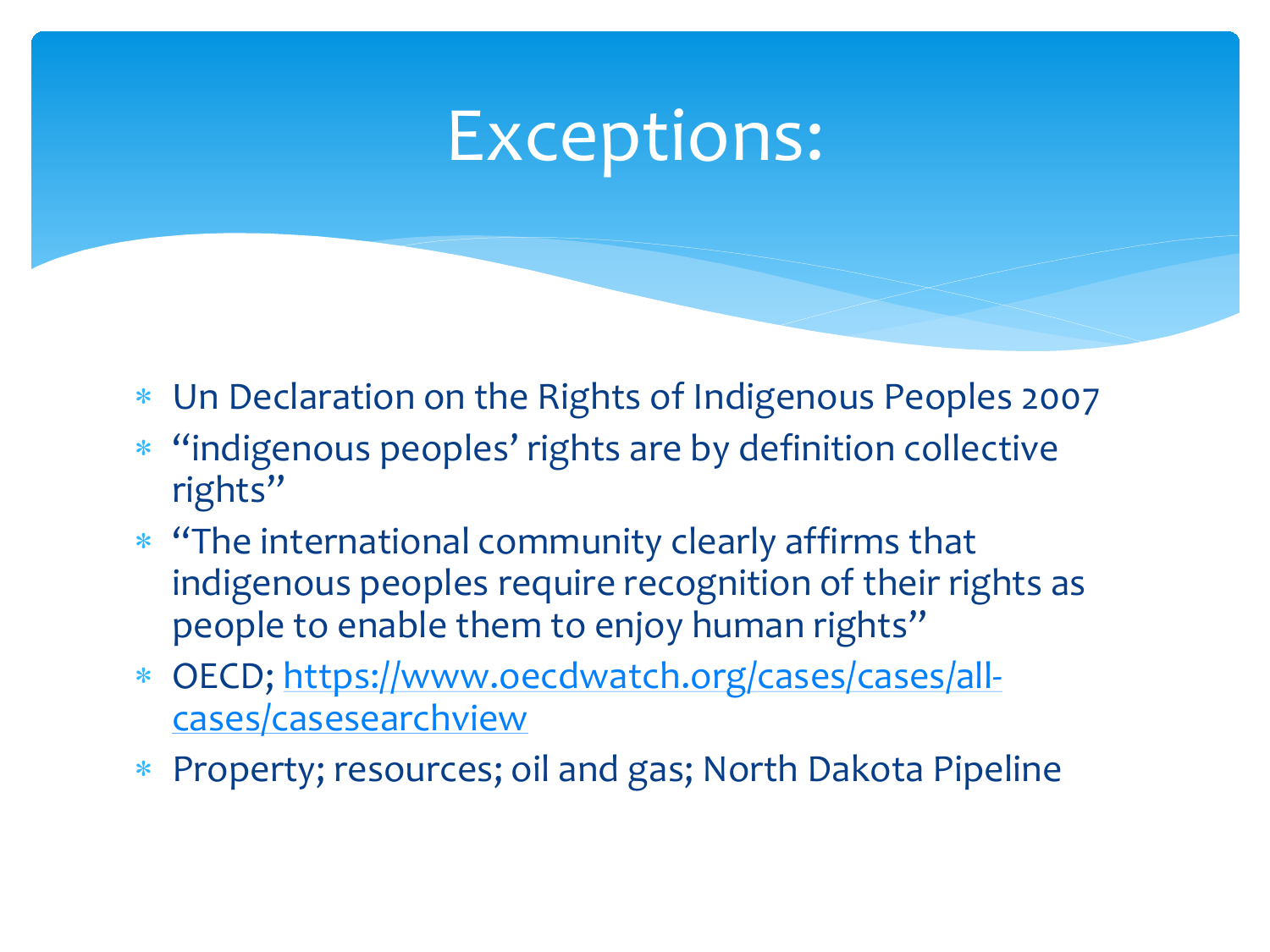#### Human Rights and Climate Change

- ∗ Problematic: No individual directly
- ∗ But After the UN Guiding Principles for Business 2011
- ∗ The HR jurisprudence is changing because the HR framework includes companies as actors as well as States and individuals.
- ∗ UN Guiding Principles for businesses; "the corporate responsibility to respect Human Rights and the duty to remedy abuses"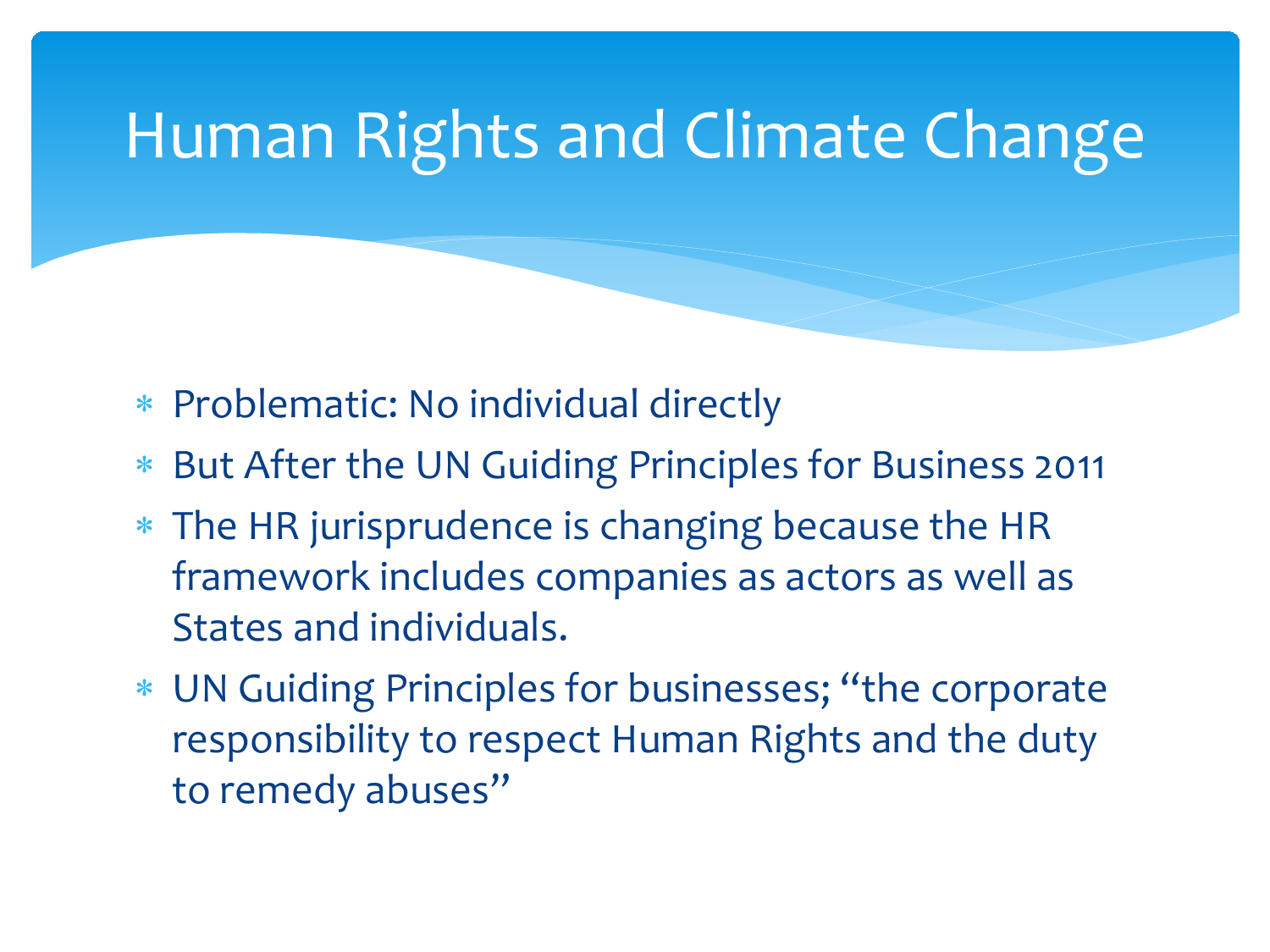### HR and climate change

- ∗ But on climate change Human rights are indirect
- ∗ Some constitutions have included the right to a healthy environment
- ∗ https://cmsdata.iucn.org/news/world-commissionenvironmental-law/201607/judges-establish-globaljudicial-institute-environment